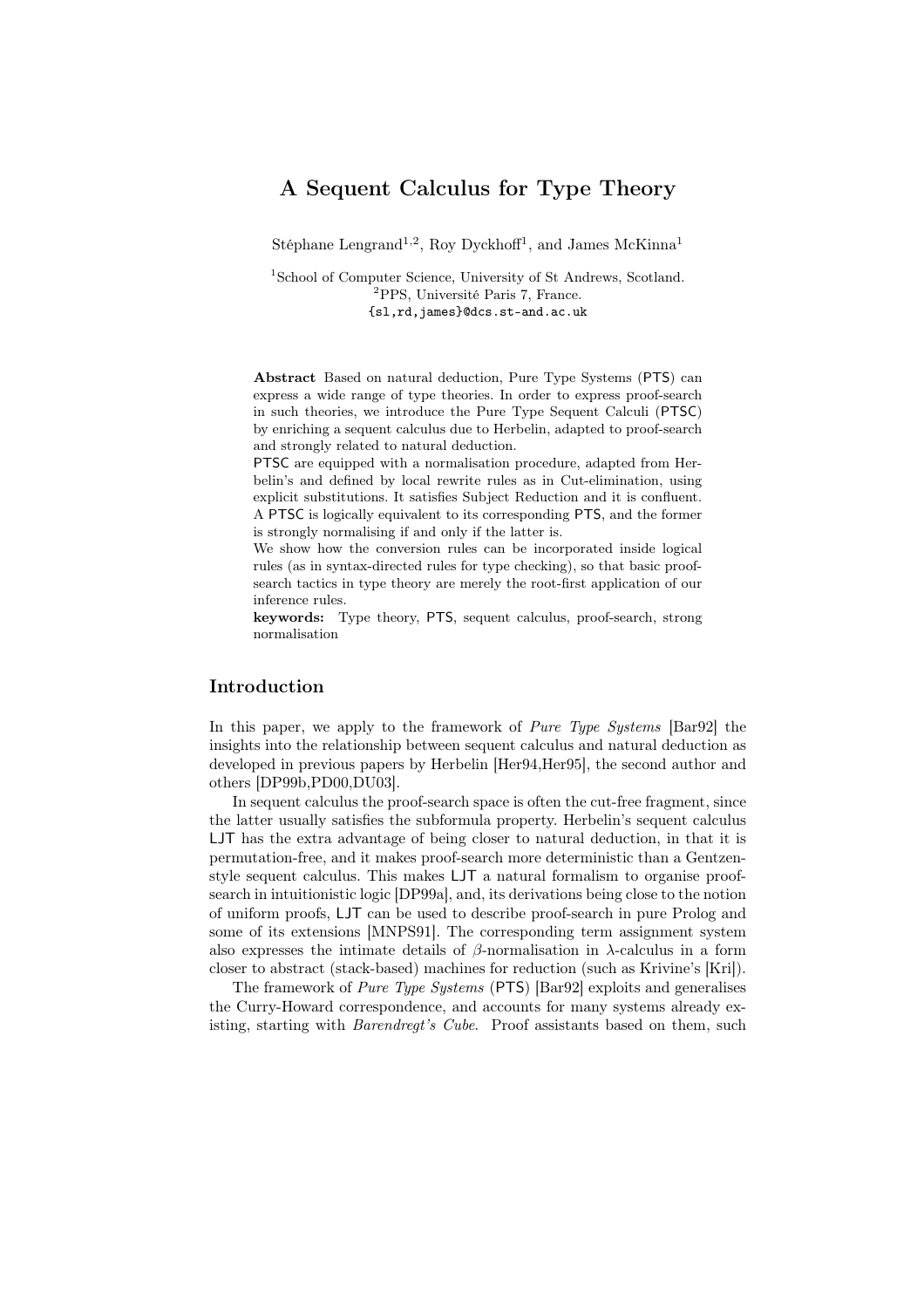as the Coq system [Coq] or the Lego system [LP92], feature interactive proof construction methods using proof-search tactics. Primitive tactics display an asymmetry between introduction rules and elimination rules of the underlying natural deduction calculus: the tactic Intro corresponds to the right-introduction rule for the  $\Pi$ -type (whether in natural deduction or in sequent calculus), but the tactics Apply in Coq or Refine in Lego are much closer (in spirit) to the left-introduction of Π-types (as in sequent calculus) than to elimination rules of natural deduction.

Although encodings from natural deduction to sequent calculus and viceversa have been widely studied [Gen35,Pra65,Zuc74], the representation in sequent calculus of type theories is relatively undeveloped compared to the literature about type theory in natural deduction. An interesting approach to Pure Type Systems using sequent calculus is in [GR03]. Nevertheless, only the typing rules are in a sequent calculus style, whereas the syntax is still in a natural deduction style: in particular, proofs are denoted by  $\lambda$ -terms, the structure of which no longer matches the structure of proofs.

However, proofs in sequent calculus *can* be denoted by terms; for instance, a construction  $M \cdot l$ , representing a list of terms with head M and tail l, is introduced in [Her94,Her95] to denote the left-introduction of implication (in the sequent calculus LJT):

$$
\frac{\Gamma \vdash M:A \quad \Gamma; B \vdash l:C}{\Gamma; A \rightarrow B \vdash M \cdot l:C}
$$

This approach is extended to the corner of the Cube with dependent types and type constructors in [PD00], but types are still built with  $\lambda$ -terms, so the system extensively uses conversion functions from sequent calculus to natural deduction and back.

With such term assignment systems, cut-elimination can be done by means of a rewrite system, cut-free proofs being thus denoted by terms in normal form. In type theory, not only is the notion of proof-normalisation/cut-elimination interesting on its own, but it is even necessary to define the notion of typability, as soon as types depend on terms.

In this paper we enrich Herbelin's sequent calculus LJT into a collection of systems called Pure Type Sequent Calculi (PTSC), capturing the traditional PTS, with the hope to improve the understanding of implementation of proof systems based on PTS in respect of:

- having a direct analysis of the basic tactics, which could then be moved into the kernel, rather than requiring a separate type-checking layer for correctness,
- opening the way to improve the basic system with an approach closer to abstract machines to express reductions, both in type-checking and in execution (of extracted programs),
- studying extensions to systems involving inductive types/families (such as the Calculus of Inductive Constructions).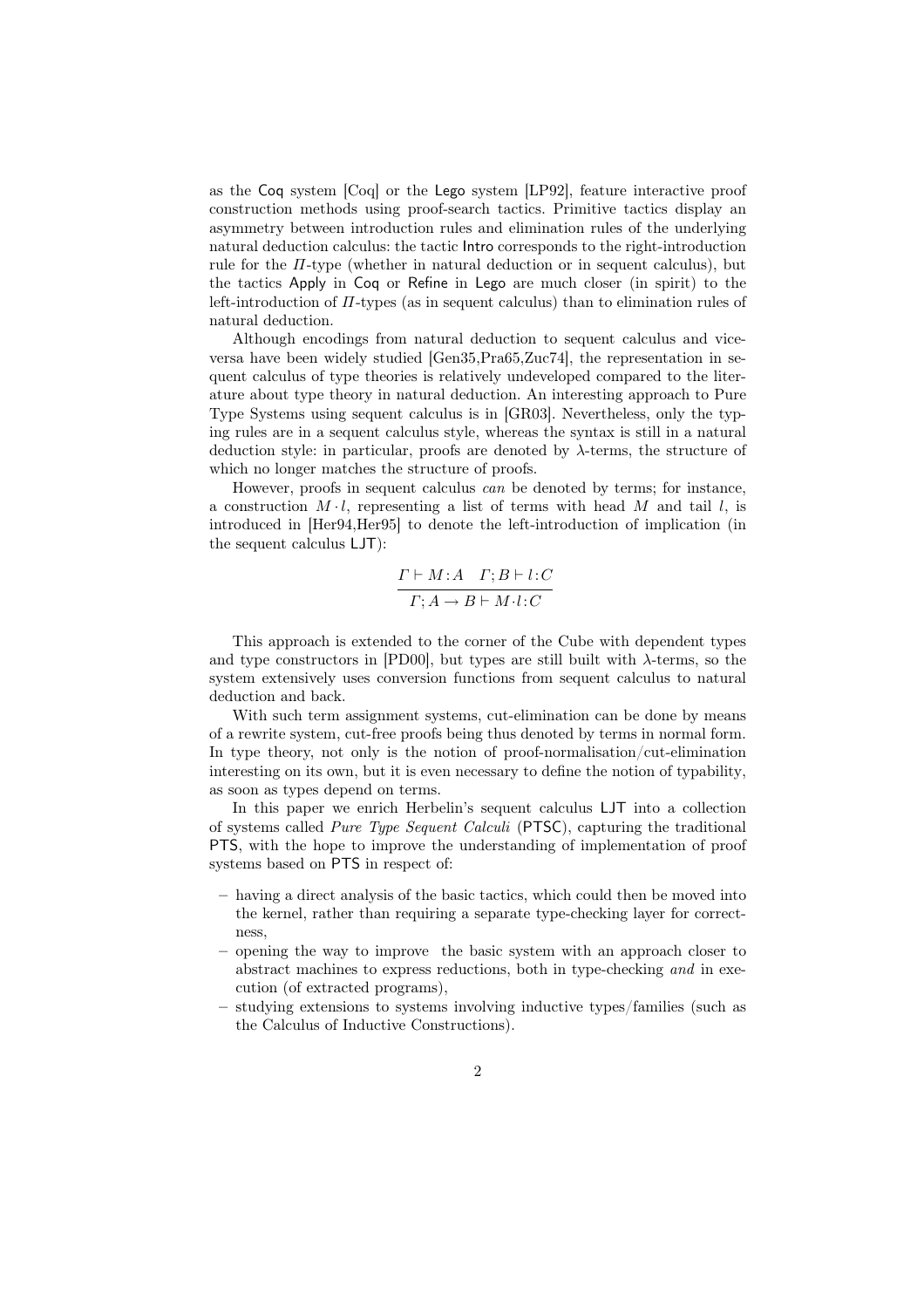Inspired by the fact that, in type theory, implication and universal quantification are just a dependent product, we modify the inference rule above to obtain the left-introduction rule for a  $\Pi$ -type in a PTSC:

$$
\frac{\Gamma \vdash M:A \quad \Gamma; \langle M/x \rangle B \vdash l:C}{\Gamma; \Pi x^A.B \vdash M \cdot l:C} \Pi
$$

We use here explicit substitutions, whose natural typing rule are cuts [BR95]. From our system a version with implicit substitutions can easily be derived, but this does not allow cuts on an arbitrary formula of a typing environment  $\Gamma$ . Also, explicit substitutions allow the definition of a normalisation procedure by local (small-step) rewrite rules in the spirit of Gentzen's cut-elimination.

Derivability of sequents in a PTSC is denoted by  $\vdash$ , while derivability in a PTS is denoted by  $\vdash_{PTS}$ . We establish the logical equivalence between a PTSC and its corresponding PTS by means of type-preserving encodings. We also prove that the former is strongly normalising if and only if the latter is. The proof is based on mutual encodings that allow the normalisation procedure of one formalism to be simulated by that of the other. Part of the proof also uses a technique by Bloo and Geuvers [BG99], introduced to prove strong normalisation properties of an explicit substitution calculus and later used in [DU03].

In order to show the convenience for proof-search of the sequent calculus approach, we then present a system that is syntax-directed for proof-search, by incorporating the conversion rules into the typing rules that correspond to term constructions. This incorporation is similar to the constructive engine of [Hue89], but different in that proof search takes  $\Gamma$  and  $\Lambda$  as inputs and produces a (normal) term M such that  $\Gamma \vdash M : A$ , while the constructive engine takes  $\Gamma$  and M as inputs and produces A. Derivability in the proof-search system is denoted by  $F_{PS}$ .

Section 1 presents the syntax of a PTSC and gives the rewrite rules for normalisation. Section 2 gives the typing system with the parameters specifying the PTSC, and a few properties are stated such as Subject Reduction. Section 3 establishes the correspondence between a PTSC and its corresponding PTS, from which we derive confluence. Section 4 presents the strong normalisation result. Section 5 discusses proof-search in a PTSC.

## 1 Syntax and operational semantics of a PTSC

The syntax of a PTSC depends on a given set S of sorts, written  $s, s', \ldots$ , and a denumerable set X of variables, written  $x, y, z, \ldots$  The set T of terms (denoted  $M, N, P, \ldots$ ) and the set  $\mathcal L$  of lists (denoted  $l, l', \ldots$ ) are inductively defined as

$$
M, N, A, B ::= \Pi x^A \cdot B \mid \lambda x^A \cdot M \mid s \mid x \mid M \mid \langle M/x \rangle N
$$
  

$$
l, l' ::= [] \mid M \cdot l \mid l \circledcirc l' \mid \langle M/x \rangle l
$$

 $\prod x^A \cdot M$ ,  $\lambda x^A \cdot M$ , and  $\langle N/x \rangle M$  bind x in M, and  $\langle M/x \rangle l$  binds x in l, thus defining the free variables of terms and lists as well as  $\alpha$ -conversion. The set of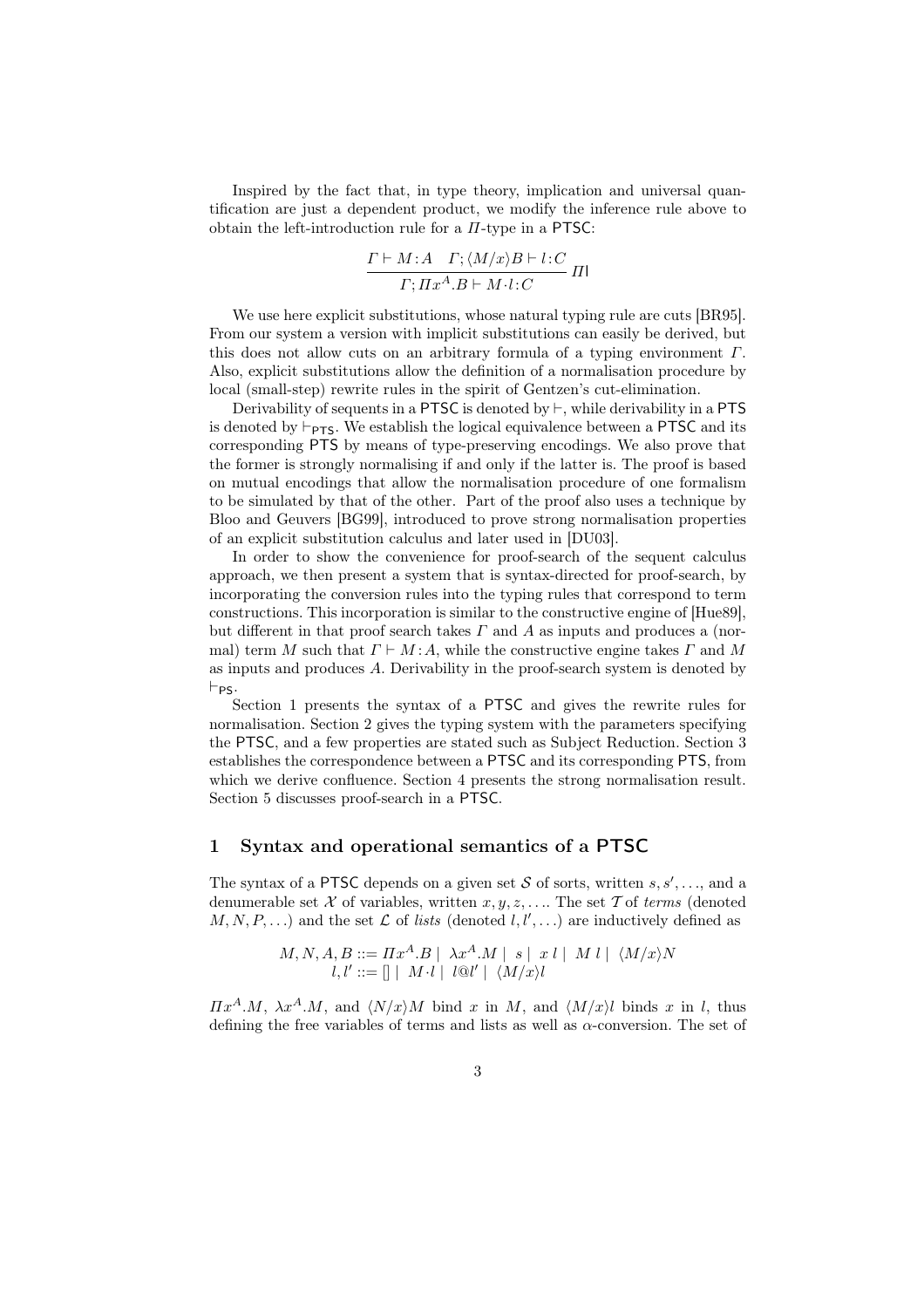free variables of a term M (resp. a list l) is denoted  $\mathsf{FV}(M)$  (resp.  $\mathsf{FV}(l)$ ). We use Barendregt's convention that no variable is free and bound in a term in order to avoid variable capture when reducing it. Let  $A \to B$  denote  $\Pi x^A$ . B when  $x \notin FV(B)$ .

This syntax is an extension of Herbelin's  $\overline{\lambda}$  [Herg5] (with type annotations on  $\lambda$ -abstractions). Lists are used to represent series of arguments of a function, the terms  $x l$  (resp. M l) representing the application of  $x$  (resp. M) to the list of arguments l. Note that a variable alone is not a term, it has to be applied to a list, possibly the empty list, denoted  $[]$ . The list with head M and tail l is denoted  $M \cdot l$ , with a typing rule corresponding to the left-introduction of  $\Pi$ -types (c.f. Section 2). Successive applications give rise to the concatenation of lists, denoted  $l@l'$ , and  $\langle M/x \rangle N$  and  $\langle M/x \rangle l$  are explicit substitution operators on terms and lists, respectively. They will be used in two ways: first, to instantiate a universally quantified variable, and second, to describe explicitly the interaction between the constructors in the normalisation process, which is adapted from [DU03] and shown in Fig. 1. Side-conditions to avoid variable capture can be inferred from the reduction rules and are ensured by Barendregt's convention. Confluence of the system is proved in section 3. More intuition about Herbelin's calculus, its syntax and operational semantics is given in [Her95].

B 
$$
(\lambda x^A.M)(N \cdot l) \rightarrow (\langle N/x \rangle M) l
$$
  
\nB1  $M \parallel \rightarrow M$   
\nB2  $(x l) l' \rightarrow x (l@l')$   
\nB3  $(M l) l' \rightarrow M (l@l')$   
\nA1  $(M \cdot l')@l \rightarrow M \cdot (l'@l)$   
\nA2  $[\parallel @l \rightarrow l$   
\nA3  $(l@l')@l'' \rightarrow l@(l'@l'')$   
\nC1  $\langle P/y \rangle \lambda x^A.M \rightarrow \lambda x^{(P/y)A} \cdot \langle P/y \rangle M$   
\nC2  $\langle P/y \rangle (y l) \rightarrow P \langle P/y \rangle l$   
\nC3  $\langle P/y \rangle (x l) \rightarrow x \langle P/y \rangle l$  if  $x \neq y$   
\nC4  $\langle P/y \rangle (M l) \rightarrow \langle P/y \rangle M \langle P/y \rangle l$   
\nC5  $\langle P/y \rangle I x^A.B \rightarrow I x^{(P/y)A} \cdot \langle P/y \rangle B$   
\nC6  $\langle P/y \rangle B \rightarrow s$   
\nD1  $\langle P/y \rangle [$   $\rightarrow$   $\parallel$   
\nD2  $\langle P/y \rangle (M \cdot l) \rightarrow (\langle P/y \rangle M) \cdot (\langle P/y \rangle l)$   
\nD3  $\langle P/y \rangle (l@l') \rightarrow (\langle P/y \rangle l) @(\langle P/y \rangle l')$ 

Figure 1. Reduction Rules

We denote by  $\longrightarrow_G$  the contextual closure of the reduction relation defined by any system  $G$  of rewrite rules (such as  $B$ , xsubst, x). The transitive closure of  $\longrightarrow_G$  is denoted by  $\longrightarrow^+_G$ , its reflexive and transitive closure is denoted by  $\longrightarrow^*_{\cal G}$  , and its symmetric reflexive and transitive closure is denoted by  $\longleftrightarrow^*_{\cal G}$  .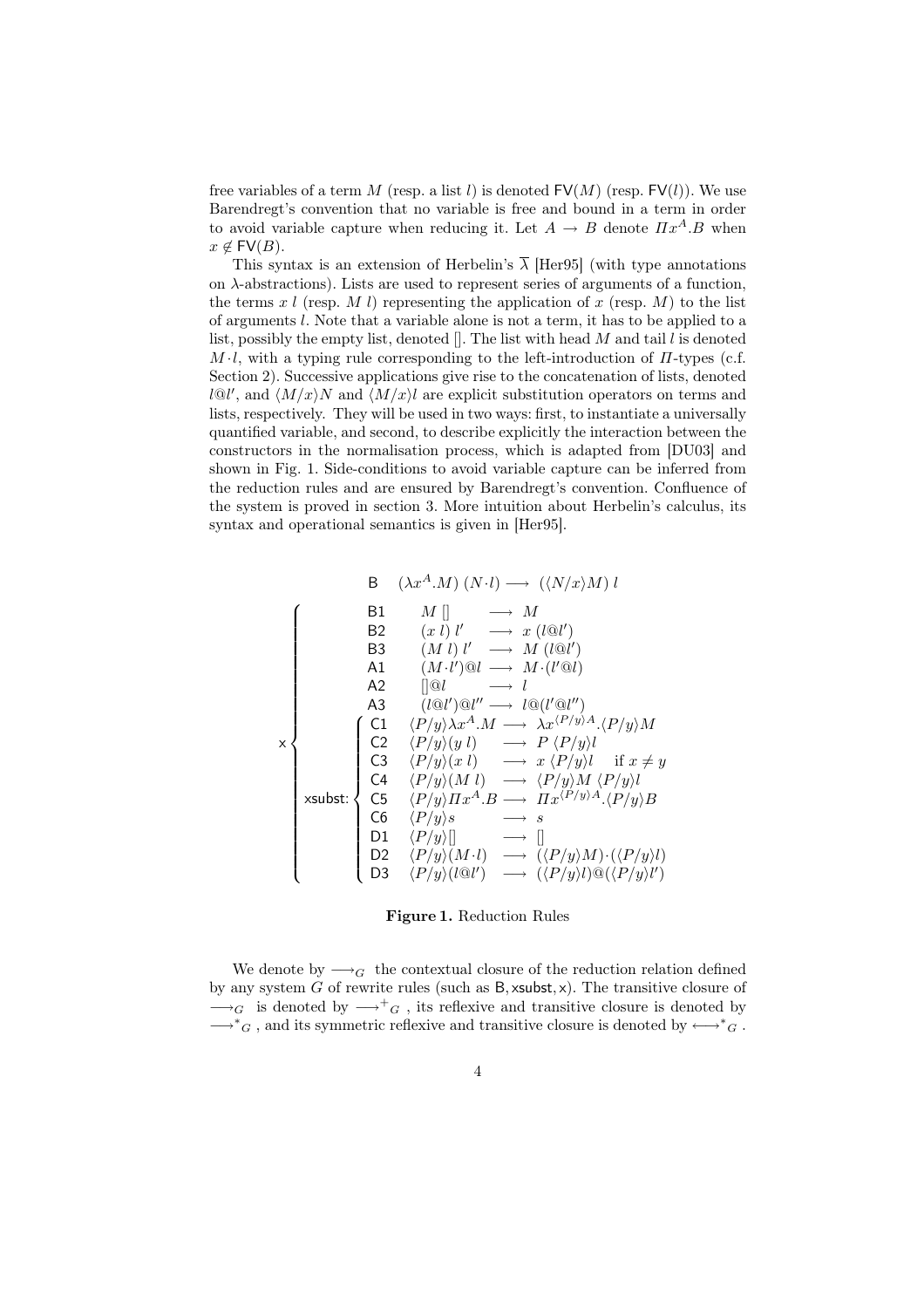The set of strongly normalising elements (those from which no infinite  $\rightarrow_G$ reduction sequence starts) is  $\overline{SN}^G$ . When not specified, G is assumed to be the system B, x from Fig. 1.

A simple polynomial interpretation shows that system x is terminating. If we add rule B, then the system fails to be terminating unless we only consider terms that are typed in a particular typing system.

### 2 Typing system and properties

Given the set of sorts S, a particular PTSC is specified by a set  $A \subseteq S^2$  and a set  $\mathcal{R} \subseteq \mathcal{S}^3$ . We shall see an example in section 4.

# Definition 1 (Environments).

- Environments are lists of pairs from  $\mathcal{X} \times \mathcal{T}$  denoted  $(x : A)$ .
- We define the domain of an environment and the application of a substitution to an environment as follows:

$$
Dom([[) = \emptyset \qquad Dom(\Gamma, (x : A)) = Dom(\Gamma) \cup \{x\}
$$
  

$$
\langle P/y \rangle([[) = [] \qquad \langle P/y \rangle(\Gamma, (x : A)) = \langle P/y \rangle \Gamma, (x : \langle P/y \rangle A)
$$

– We define the following inclusion relation between environments:  $\Gamma \sqsubseteq \Delta$  if for all  $(x : A) \in \Gamma$ , there is  $(x : B) \in \Delta$  with  $A \rightarrow^* B$ 

The inference rules in Fig. 2 inductively define the derivability of three kinds of judgement: some of the form  $\Gamma$  wf, some of the form  $\Gamma \vdash M : A$  and some of the form  $\Gamma$ ;  $B \vdash l : A$ . In the latter case, B is said to be in the stoup of the sequent. Side-conditions are used, such as  $(s_1, s_2, s_3) \in \mathcal{R}$ ,  $x \notin \text{Dom}(\Gamma)$ ,  $A \longrightarrow^* B$  or  $\Delta \sqsubseteq \Gamma$ , and we use the abbreviation  $\Delta \sqsubseteq \Gamma$  wf for  $\Delta \sqsubseteq \Gamma$  and Γ wf.

Since the substitution of a variable in an environment affects the rest of the environment (which could depend on the variable), the two rules for explicit substitutions  $\text{Cut}_2$  and  $\text{Cut}_4$  must have a particular shape that is admittedly complex: thinning (Lemma 3) is built-in by allowing a controlled change of environment. This may appear artificial, but simpler versions that we have tried failed the thinning property. More generally, typing rules for explicit substitutions in type theory are known to be a tricky issue (see for instance [Blo01]), often leading to the failure of subject reduction (Theorem 1). The rules here are sound in that respect, but more elegant alternatives are still to be investigated, possibly by enriching the structure of environments as in [Blo01].

The case analysis for  $C'$  in the rule  $\textsf{Cut}_4$  is only necessary for Lemma 1.2 to hold in the presence of top sorts (untyped sorts), and is avoided in [Blo01] by not using explicit substitutions for types in sequents. Here we were appealed by the uniformity of using them everywhere, the use of implicit substitutions for  $C'$ and the stoup of the third premiss of  $\Pi$  being only a minor variant.

There are three conversion rules  $conv_r$ ,  $conv'_r$ , and  $conv_l$  in order to deal with the two kinds of judgements and, for one of them, convert the type in the stoup. The lemmas of this section are proved by induction on typing derivations: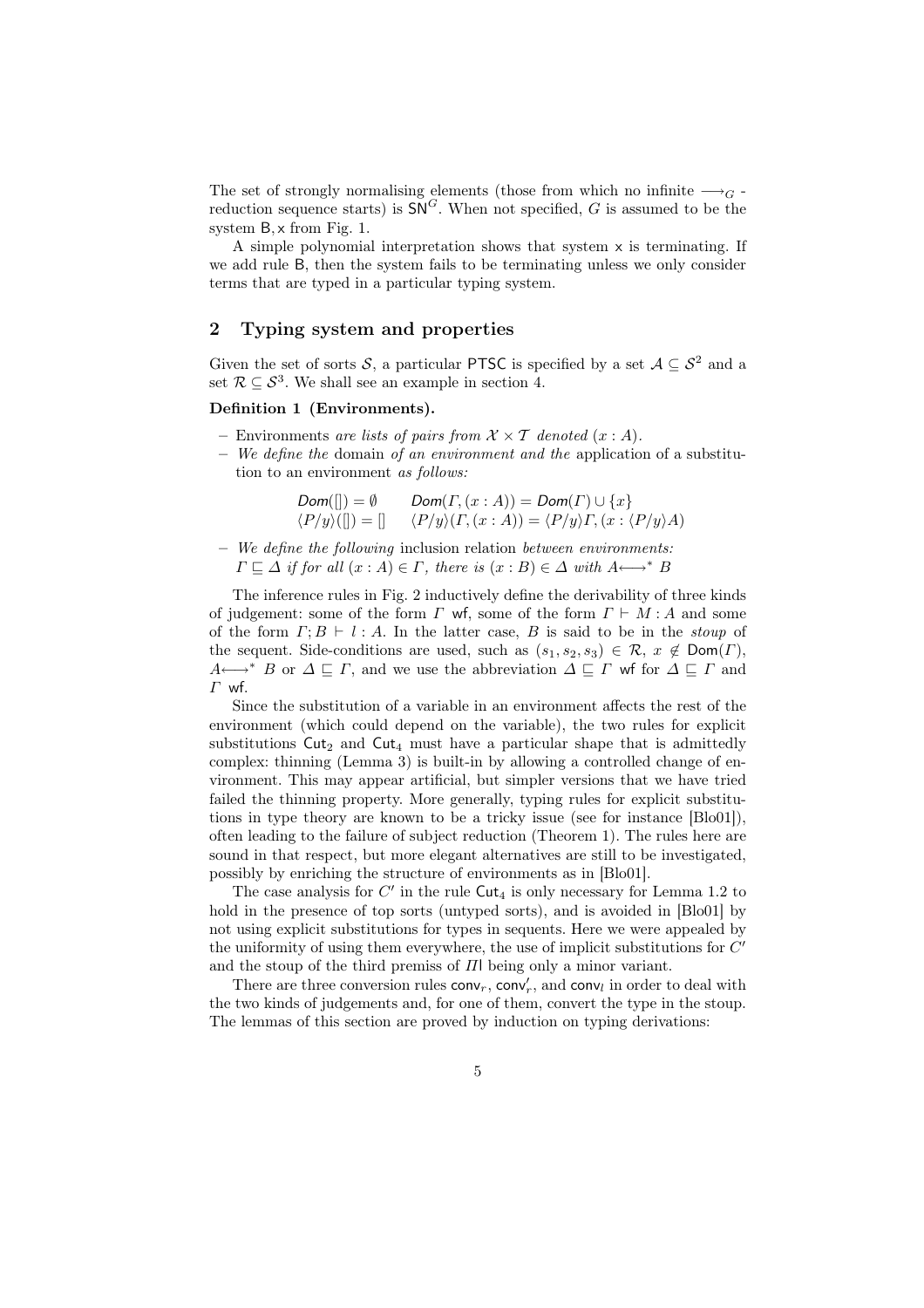$$
\frac{\Box}{\Box} \text{wf} \text{empty} \qquad \frac{\Gamma \vdash A : s \quad x \notin \text{Dom}(I^{\prime})}{\Gamma, (x:A) \text{ wf}} \text{extend}
$$
\n
$$
\frac{\Gamma \vdash A : s}{\Gamma; A \vdash \Box A} \text{ axiom} \qquad \frac{\Gamma \vdash \Pi x^{A}.B : s \quad \Gamma \vdash M : A \quad \Gamma; \langle M/x \rangle B \vdash l : C}{\Gamma; \Pi x^{A}.B \vdash M \cdot l : C} \Pi
$$
\n
$$
\frac{\Gamma; C \vdash l : A \quad \Gamma \vdash B : s \quad A \longmapsto^{*} B}{\Gamma; C \vdash l : B} \text{conv}'_{r} \qquad \frac{\Gamma; A \vdash l : C \quad \Gamma \vdash B : s \quad A \longmapsto^{*} B}{\Gamma; B \vdash l : C} \text{conv}'_{l}
$$
\n
$$
\frac{\Gamma; C \vdash l' : A \quad \Gamma; A \vdash l : B}{\Gamma; C \vdash l' @ l : B} \text{Cut}_{1}
$$
\n
$$
\frac{\Gamma \vdash P : A \quad \Gamma, (x:A), \Delta; B \vdash l : C \quad \Gamma, \langle P/x \rangle \Delta \sqsubseteq \Delta' \text{ wf}}{\Delta'; \langle P/x \rangle B \vdash \langle P/x \rangle l : \langle P/x \rangle C} \text{Cut}_{2}
$$
\n
$$
\frac{\Gamma \text{ wf} \quad (s, s') \in A}{\Gamma \vdash s : s'} \text{sorted} \qquad \frac{\Gamma \vdash A : s_{1} \quad \Gamma, (x:A) \vdash B : s_{2} \quad (s_{1}, s_{2}, s_{3}) \in \mathcal{R}}{\Gamma \vdash s : s'} \text{Hwf}
$$
\n
$$
\frac{\Gamma \vdash H x^{A}.B : s \quad \Gamma, (x:A) \vdash M : B}{\Gamma \vdash x^{A}.B} \text{In} \qquad \frac{\Gamma; A \vdash l : B \quad (x:A) \in \Gamma}{\Gamma \vdash x \cdot l : B} \text{Select}_{r}
$$
\n
$$
\frac{\Gamma \vdash M : A \quad \Gamma; A \vdash l : B}{\Gamma \vdash M : B} \text{Cut}_{3}
$$
\n
$$
\frac{\Gamma \vdash M : A \quad \Gamma; A \vdash l : B}{\Gamma \vdash M : B} \text{Cut}_{3}
$$
\n<math display="block</math>

Figure 2. Typing rules of a PTSC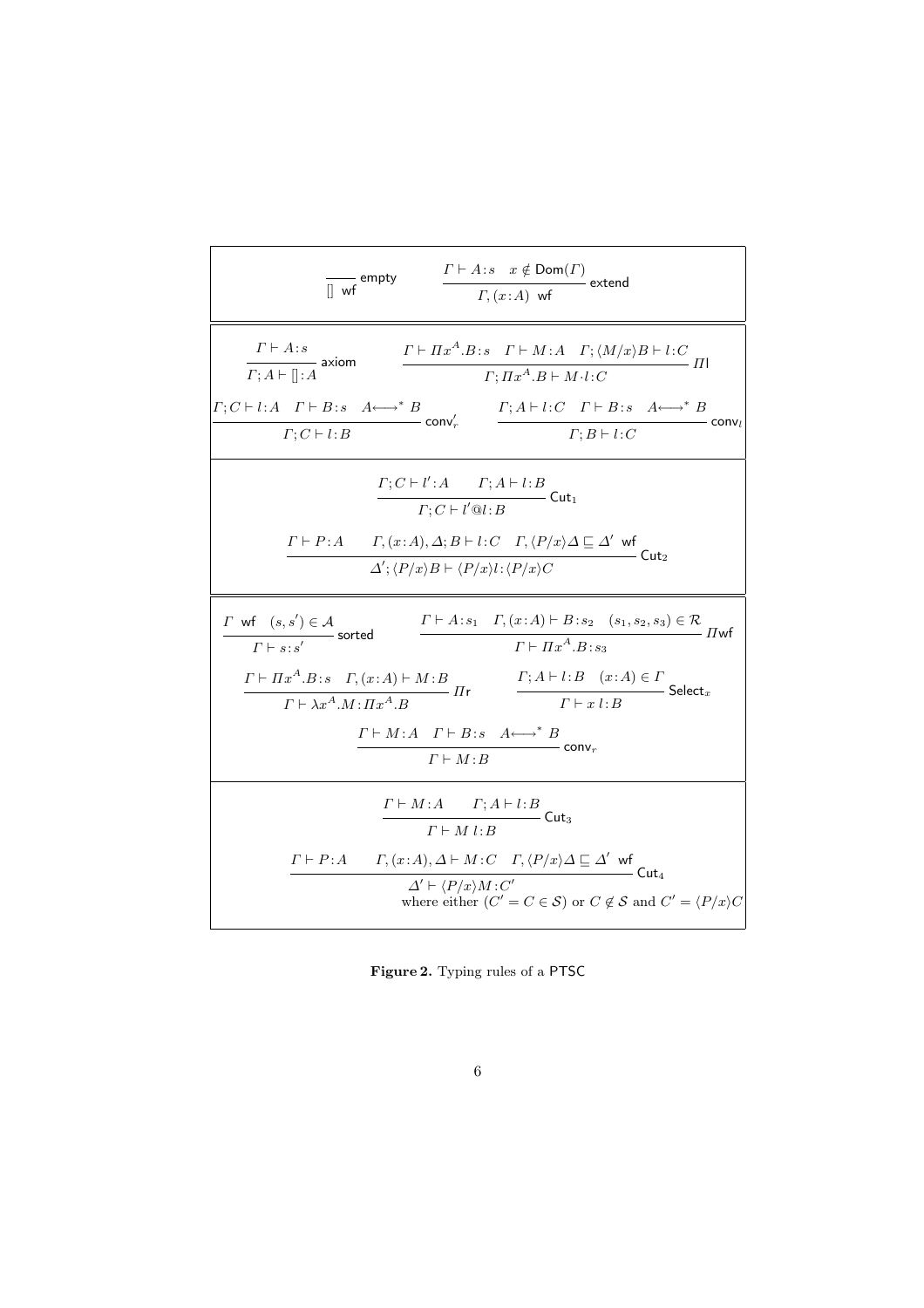Lemma 1 (Properties of typing judgements). If  $\Gamma \vdash M : A$ (resp.  $\Gamma; B \vdash l : C$ ) then  $\mathsf{FV}(M) \subseteq \mathsf{Dom}(\Gamma)$  (resp.  $\mathsf{FV}(l) \subseteq \mathsf{Dom}(\Gamma)$ ), and the following judgements can be derived with strictly smaller typing derivations:

1. Γ wf

2.  $\Gamma \vdash A$ : s for some  $s \in \mathcal{S}$ , or  $A \in \mathcal{S}$ 

(resp.  $\Gamma \vdash B$ :s and  $\Gamma \vdash C$ :s' for some  $s, s' \in S$ )

### Corollary 1 (Properties of well-formed environments).

- 1. If  $\Gamma, x : A, \Delta$  wf then  $\Gamma \vdash A : s$  for some  $s \in \mathcal{S}$  with  $x \notin \text{Dom}(\Gamma) \cup \text{Dom}(\Delta)$ and  $\mathsf{FV}(A) \subseteq \mathsf{Dom}(\Gamma)$  (and in particular  $x \notin \mathsf{FV}(A)$ )
- 2. If  $\Gamma$ ,  $\Delta$  wf then  $\Gamma$  wf.

**Lemma 2 (Weakening).** Suppose  $\Gamma, \Gamma'$  wf and  $Dom(\Gamma') \cap Dom(\Delta) = \emptyset$ .

1. If  $\Gamma, \Delta \vdash M : B$  then  $\Gamma, \Gamma', \Delta \vdash M : B$ . 2. If  $\Gamma$ ,  $\Delta$ ;  $C \vdash l:B$ , then  $\Gamma$ ,  $\Gamma'$ ,  $\Delta$ ;  $C \vdash l:B$ . 3. If  $\Gamma, \Delta$  wf, then  $\Gamma, \Gamma', \Delta$  wf.

We can also strengthen the *weakening property* into the *thinning property* by induction on the typing derivation. This allows to weaken the environment, change its order, and convert the types inside, as long as it remains well-formed:

## Lemma 3 (Thinning). Suppose  $\Gamma \sqsubseteq \Gamma'$  wf.

1. If  $\Gamma \vdash M : B$  then  $\Gamma' \vdash M : B$ . 2. If  $\Gamma; C \vdash l:B$ , then  $\Gamma'; C \vdash l:B$ .

Using all of the results above, Subject Reduction can be proved (see [LDM]).

## Theorem 1 (Subject Reduction in a PTSC).

1. If  $\Gamma \vdash M : A$  and  $M \longrightarrow M'$ , then  $\Gamma \vdash M' : A$ 2. If  $\Gamma; A \vdash l : B \text{ and } l \longrightarrow l'$ , then  $\Gamma; A \vdash l' : B$ 

## 3 Correspondence with Pure Type Systems

There is a logical correspondence between a PTSC given by the sets  $S$ ,  $A$  and  $\mathcal R$  and the PTS given by the same sets.

We briefly recall the syntax and semantics of the PTS. The terms have the following syntax:

$$
t, u, v, T, U, V, \ldots ::= x \mid s \mid \Pi x^T \cdot t \mid \lambda x^T \cdot t \mid t u
$$

which is equipped with the  $\beta$ -reduction rule  $(\lambda x^v \cdot t) u \longrightarrow_\beta t\{x = u\}$ , in which the substitution is implicit, i.e. is a meta-operation.

The terms are typed by the typing rules in Fig. 3, which depend on the sets  $S$ ,  $\mathcal A$  and  $\mathcal R$ . PTS are confluent and satisfy subject reduction and thinning [Bar92].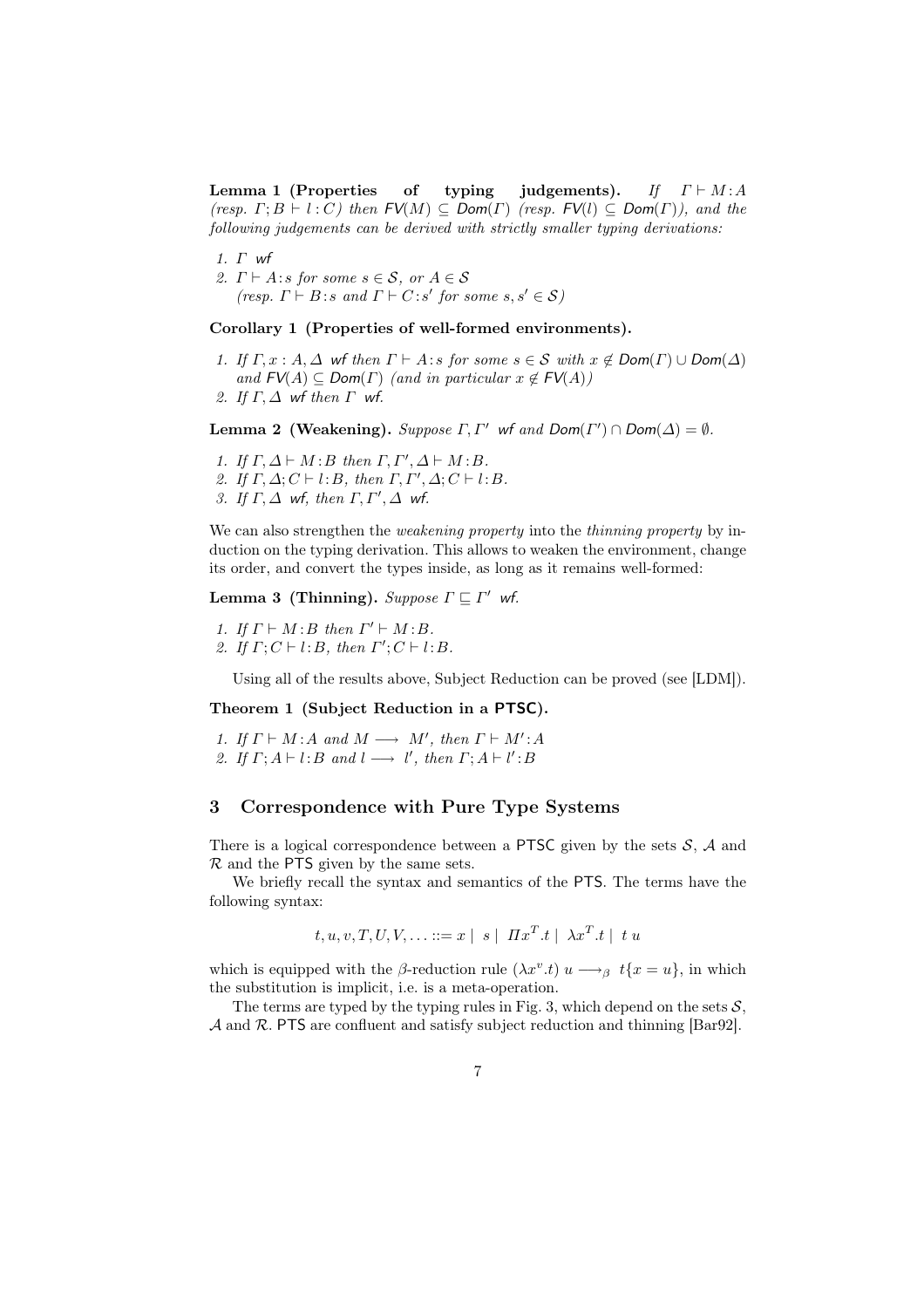| $\Box$ wf                                                                                                                                                                                                                                                                                            | $\Gamma \vdash_{\mathsf{PTS}} T : s \quad x \notin \mathsf{Dom}(\Gamma)$<br>$\Gamma,(x:T)$ wf                                                              |                                                                                                                                                                                          | $\Gamma$ wf $(x:T) \in \Gamma$<br>$\Gamma \vdash_{\mathsf{PTS}} x:T$ |
|------------------------------------------------------------------------------------------------------------------------------------------------------------------------------------------------------------------------------------------------------------------------------------------------------|------------------------------------------------------------------------------------------------------------------------------------------------------------|------------------------------------------------------------------------------------------------------------------------------------------------------------------------------------------|----------------------------------------------------------------------|
| T wf $(s, s') \in \mathcal{A}$<br>$\Gamma\vdash_{\mathsf{PTS}} s:s'$                                                                                                                                                                                                                                 |                                                                                                                                                            | $\Gamma \vdash_{\mathsf{PTS}} U : s_1 \quad \Gamma, (x : U) \vdash_{\mathsf{PTS}} T : s_2 \quad (s_1, s_2, s_3) \in \mathcal{R}$<br>$\Gamma \vdash_{\mathsf{PTS}} \Pi x^U \cdot T : s_3$ |                                                                      |
| $\Gamma \vdash_{\mathsf{PTS}} t : \Pi x^T . U \quad \Gamma \vdash_{\mathsf{PTS}} u : T$<br>$\Gamma \vdash_{\mathsf{PTS}} \Pi x^U . V : s \quad \Gamma, (x : U) \vdash_{\mathsf{PTS}} t : V$<br>$\Gamma \vdash_{\mathsf{PTS}} \lambda x^U.t : \Pi x^U.V$<br>$\Gamma$ $\vdash$ $\Pr$ $t u: U\{x = u\}$ |                                                                                                                                                            |                                                                                                                                                                                          |                                                                      |
|                                                                                                                                                                                                                                                                                                      | $\Gamma \vdash_{\mathsf{PTS}} t: U \quad \Gamma \vdash_{\mathsf{PTS}} V: s \quad U \longleftrightarrow^* {}_{\beta} V$<br>$\Gamma\vdash_{\mathsf{PTS}}t:V$ |                                                                                                                                                                                          |                                                                      |

Figure 3. Typing rules of a PTS

In order to encode the syntax of a PTS into that of a PTSC, it is convenient to re-express the syntax of a PTS with a grammar closer to that of a PTSC as follows:

 $w ::= s \mid Hx^T \cdot U \mid \lambda x^T \cdot t$  $t, u, v, T, U, V, \ldots ::= w \mid x \mid w \mid u \mid t$ 

where  $\overrightarrow{t}$  represents a list of "t-terms" of arbitrary length. The grammar is sound and complete with respect to the usual one presented at the begining of the section, and it has the advantage of isolating redexes in one term construction in a way similar to a PTSC.

Given in the left-hand side of Fig. 4, the encoding into the corresponding PTSC, is threefold:  $h_w$  applies to "w-terms", h applies to "t-terms", and  $h_l$  to lists of "t-terms". The right-hand side of Fig. 4 shows the encoding from a PTSC to a PTS. We prove the following theorem by induction on  $t$  and  $M$ :

### Theorem 2 (Properties of the encodings).

- 1.  $h(t)$  is always an x-normal form, and  $\langle h(t)/x \rangle h(u) \longrightarrow^*_{\times} h(u\{x=t\}).$
- 2.  $k(h(t)) = t$
- 3. If M is an x-normal form, then  $M = h(k(M))$
- 4.  $M \longrightarrow^*_{\mathsf{x}} h(k(M))$
- 5. If  $t \longrightarrow_{\beta}$  u then  $h(t) \longrightarrow^{+} h(u)$
- 6. If  $M \longrightarrow N$  then  $k(M) \longrightarrow^*_{\beta} k(N)$

Now we use Theorem 2 to prove the confluence of PTSC and the equivalence of the equational theories.

Corollary 2 (Confluence).  $\longrightarrow_{x}$  and  $\longrightarrow$  are confluent.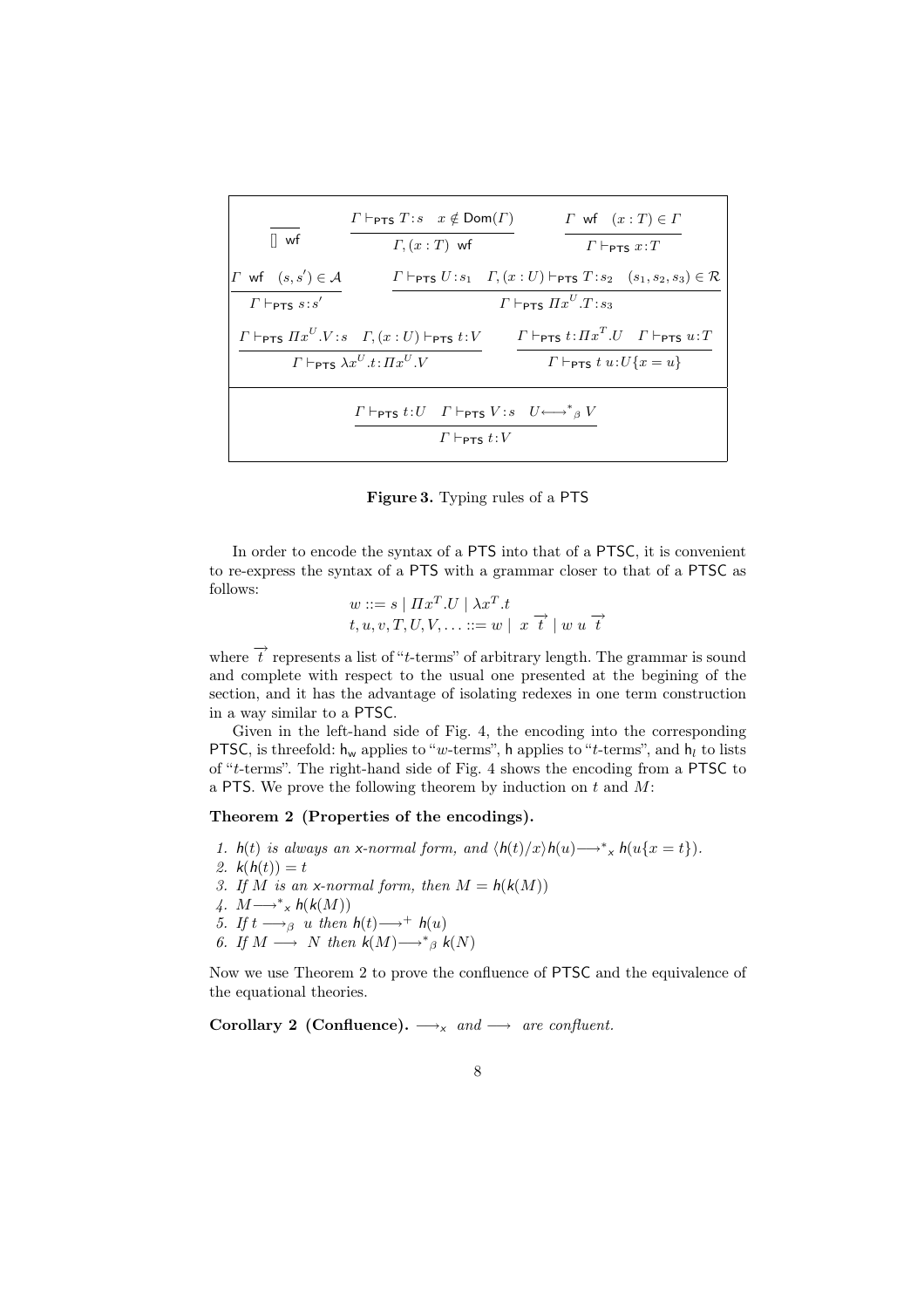|                                                                                |                             | $k(\Pi x^A.B) = \Pi x^{k(A)} \cdot k(B)$                                  |           |
|--------------------------------------------------------------------------------|-----------------------------|---------------------------------------------------------------------------|-----------|
| $h_w(s)$<br>$=$ $s$                                                            |                             | $k(\lambda x^A \cdot M) = \lambda x^{k(A)} \cdot k(M)$                    |           |
| $h_w(\Pi x^v \cdot v') = \Pi x^{h(v)} \cdot h(v')$                             | k(s)                        | $=$ s                                                                     |           |
| $h_w(\lambda x^v \cdot t) = \lambda x^{h(v)} \cdot h(t)$                       | k(x l)                      | $= k^{z}(l)\{z=x\}$                                                       | $z$ fresh |
| h(w)<br>$=$ h <sub>w</sub> $(w)$                                               | k(Ml)                       | $= k^{z}(l)\{z = k(M)\}\$                                                 | $z$ fresh |
| $\ln(x \overrightarrow{t})$<br>$= x h_l(t')$                                   |                             | $\mathsf{k}(\langle P/x \rangle M) = \mathsf{k}(M)\{x = \mathsf{k}(P)\}\$ |           |
| $h(w u \overrightarrow{t}) = h_w(w) (h(u) \cdot h_l(t))$                       | $k^y($ ]                    | $=$ $u$                                                                   |           |
| $h_l(\emptyset)$<br>$=$ $\parallel$                                            | $k^y(M \cdot l)$            | $= k^{z}(l)\{z=y(k(M)\}\ z$ fresh                                         |           |
| $h_l(\overline{u_1 \ldots u_i}) = h(u_1) \cdot h_l(\overline{u_2 \ldots u_i})$ | ${\sf k}^y(l@l')$           | $= k^{z}(l')\{z = k^{y}(l)\}\$ z fresh                                    |           |
|                                                                                | $k^y(\langle P/x\rangle l)$ | $= k^{y}(l)\{x = k(P)\}\$                                                 |           |

From a PTS to a PTSC

From a PTSC to a PTS

Figure 4. Mutual encodings between a PTS and a PTSC

Proof: We use the technique of simulation: consider two reduction sequences starting from a term in a PTSC. They can be simulated through k by  $\beta$ -reductions, and since a PTS is confluent, we can close the diagram. Now the lower part of the diagram can be simulated through h back in the PTSC, which closes the diagram there as well. The diagrams can be found in [LDM].  $\Box$ 

# Corollary 3 (Equational theories).

 $t \longleftrightarrow^*_{\beta} u$  if and only if  $h(t) \longleftrightarrow^* h(u)$  $M \longleftrightarrow^* N$  if and only if  $k(M) \longleftrightarrow^*_{\beta} k(N)$ 

Regarding typing, we first define the following operations on environments:

$$
h(||) = ||
$$
  
\n
$$
h(|) = ||
$$
  
\n
$$
h(\lceil) = \lceil
$$
  
\n
$$
h(\lceil) = \lceil
$$
  
\n
$$
k(|) = ||
$$
  
\n
$$
k(\lceil) = \lceil
$$
  
\n
$$
k(\lceil) = \lceil
$$
  
\n
$$
k(\lceil) = k(\lceil)
$$
  
\n
$$
k(\lceil) = k(\lceil)
$$
  
\n
$$
k(\lceil) = k(\lceil)
$$
  
\n
$$
k(\lceil) = k(\lceil)
$$
  
\n
$$
k(\lceil) = k(\lceil)
$$
  
\n
$$
k(\lceil)
$$

Preservation of typing is proved by induction on the typing derivations:

### Theorem 3 (Preservation of typing 1).

1. If  $\Gamma \vdash_{PTS} t:T$  then  $h(\Gamma) \vdash h(t): h(T)$ 2. If  $(\Gamma \vdash_{PTS} t_i : T_i \{x_1 = t_1\} \dots \{x_{i-1} = t_{i-1}\})_{i=1...n}$ and  $h(\Gamma) \vdash h(\Pi x_1^{T_1} \dots \Pi x_n^{T_n} \cdot T)$ : s then  $h(\Gamma)$ ;  $h(\Pi x_1^{T_1} \dots \Pi x_n^{T_n} \cdot T)$   $\vdash h_l(t_1 \dots t_n)$ :  $h(T\{x_1 = t_1\} \dots \{x_n = t_n\})$ 3. If  $\Gamma$  wf then  $h(\Gamma)$  wf

### Theorem 4 (Preservation of typing 2).

- 1. If  $\Gamma \vdash M : A$  then  $k(\Gamma) \vdash_{PTS} k(M) : k(A)$
- 2. If  $\Gamma$ ;  $B \vdash l$ : A then  $\mathsf{k}(\Gamma), \mathsf{y}$ :  $\mathsf{k}(B) \vdash_{PTS} \mathsf{k}^{\mathsf{y}}(l)$ :  $\mathsf{k}(A)$  for a fresh y
- 3. If  $\Gamma$  wf then  $k(\Gamma)$  wf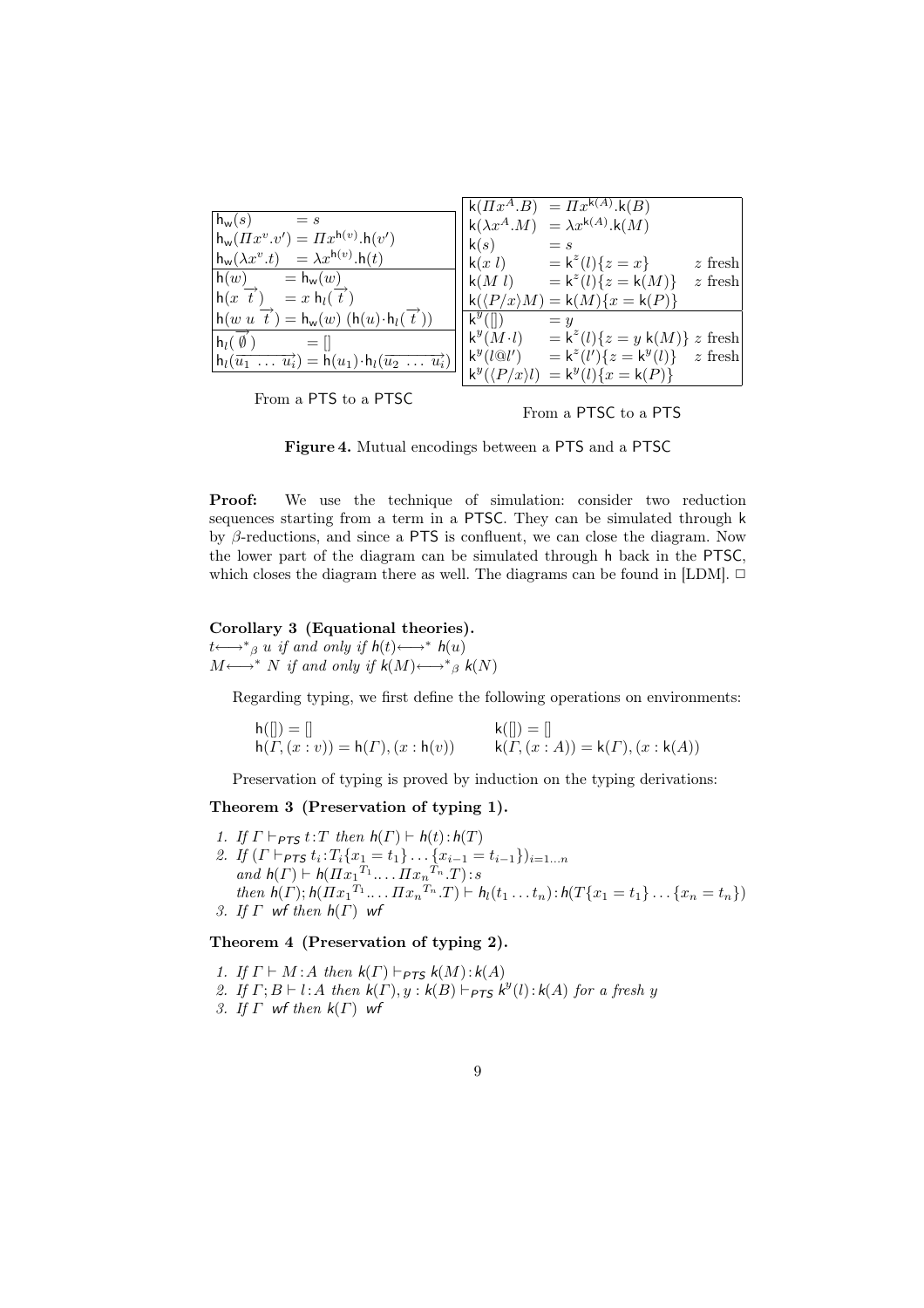### 4 Equivalence of Strong Normalisation

**Theorem 5.** A PTSC given by the sets  $S$ ,  $A$ , and  $R$  is strongly normalising if and only if the PTS given by the same sets is.

Proof: Assume that the PTSC is strongly normalising, and let us consider a well-typed t of the corresponding PTS, i.e.  $\Gamma \vdash_{\mathsf{PTS}} t : T$  for some  $\Gamma, T$ . By Theorem 3,  $h(\Gamma) \vdash h(t)$ :  $h(T)$  so  $h(t) \in SN$ . Now by Theorem 2, any reduction sequence starting from  $t$  maps to a reduction sequence of at least the same length starting from  $h(t)$ , but those are finite.

Now assume that the PTS is strongly normalising and that  $\Gamma \vdash M : A$ in the corresponding PTSC. We shall now apply Bloo and Geuvers' technique from [BG99]. By subject reduction, any N such that  $M \rightarrow^* N$  satisfies  $\Gamma \vdash N : A$ and any sub-term  $P$  (resp. sub-list l) of any such N is also typable. By Theorem 4, for any such P (resp. l),  $\mathsf{k}(P)$  (resp.  $\mathsf{k}^{y}(l)$ ) is typable in the PTS, so it is strongly normalising by assumption and we denote by  $\sharp k(P)$  (resp.  $\sharp k^y(l)$ ) the length of the longest  $\beta$ -reduction sequence reducing it.

We now encode any such  $P$  and  $l$  into a first-order syntax given by the following ordered infinite signature:

$$
\star \prec \mathsf{i}(\_) \prec \mathsf{ii}(\_,\_) \prec \mathsf{cut}^n(\_,\_) \prec \mathsf{sub}^n(\_,\_)
$$

for all integers *n*. Moreover, we set  $\mathsf{sub}^n(\ , \ ) \prec \mathsf{cut}^m(\ , \ )$  if  $n < m$ . The order is well-founded, and the *lexicographic path ordering* (lpo) that it induces on the first-order terms is also well-founded (definitions and results can be found in [KL80]). The encoding is given in Fig 5. An induction on terms shows that reduction decreases the  $|po.$ 

| $\mathcal{T}(s)$                                                                                                | $=$ $\star$                                                                                              |                    |
|-----------------------------------------------------------------------------------------------------------------|----------------------------------------------------------------------------------------------------------|--------------------|
| $\mathcal{T}(\lambda x^A \cdot M) = \mathcal{T}(\Pi x^A \cdot M) = \mathsf{ii}(\mathcal{T}(A), \mathcal{T}(M))$ |                                                                                                          |                    |
| $\mathcal{T}(x \, l)$                                                                                           | $= i(\mathcal{T}(l))$                                                                                    |                    |
| $\mathcal{T}(M_l)$                                                                                              | $=$ cut <sup>#k(M l)</sup> (T(M), T(l))                                                                  |                    |
| $\mathcal{T}(\langle M/x\rangle N)$                                                                             | $=$ sub <sup>#k(<math>(M/x)N</math></sup> ) $(\mathcal{T}(M), \mathcal{T}(N))$                           |                    |
| $\mathcal{T}(\mathcal{L})$                                                                                      | $=$ $\star$                                                                                              |                    |
| $\mathcal{T}(M\cdot l)$                                                                                         | $=$ ii $(\mathcal{T}(M), \mathcal{T}(l))$                                                                |                    |
| $\mathcal{T}(l@l')$                                                                                             | $=$ ii $(\mathcal{T}(l), \mathcal{T}(l'))$                                                               |                    |
| $\mathcal{T}(\langle M/x\rangle l)$                                                                             | $=$ sub <sup>#k<sup>y</sup>(<math>\langle M/x \rangle l</math>)</sup> $(\mathcal{T}(M), \mathcal{T}(l))$ | where $y$ is fresh |

Figure 5. First-order encoding

Examples of strongly normalising PTS are the systems of Barendregt's Cube, including the Calculus of Constructions [CH88] on which the proof-assistant Coq is based [Coq] (but it also uses inductive types and local definitions), for all of which we now have a corresponding PTSC that can be used for proof-search.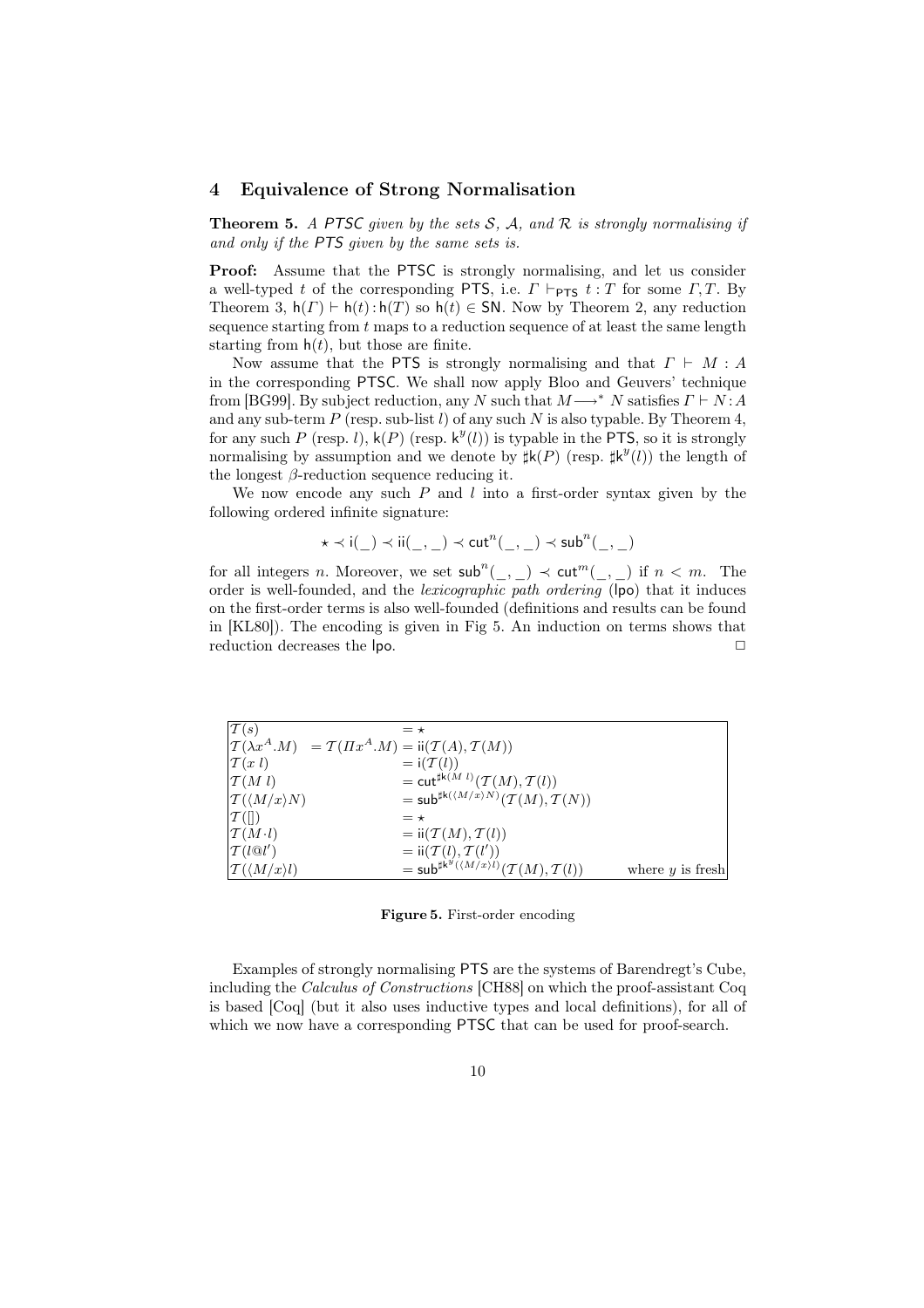## 5 Proof-search

In contrast to propositional logic where cut is an admissible rule of sequent calculus, terms in normal form may need a cut-rule in their typing derivation. For instance in the rule  $\Pi$ , a type which is not normalised  $(\langle M/x \rangle B)$  must appear in the stoup of the third premiss, so that cuts might be needed to type it inside the derivation. However if we modify  $\Pi$  by now using an *implicit* substitution  $B\{x = M\}$ , normal forms can then be typed not using  $\text{Cut}_2$  and Cut<sub>4</sub>, but still using  $Cut_1$  and  $Cut_3$ .

In this section we present a system for proof-search that avoids all cuts, is complete and is sound provided that types are checked independently. In proofsearch, the inputs are an environment  $\Gamma$  and a type  $A$ , henceforth called *goal*, and the output is a term M such that  $\Gamma \vdash M : A$ . When we look for a list, the type in the stoup is also an input. The inference rules now need to be directed by the shape of the goal (or of the type in the stoup), and the proof-search system (PS, for short) can be obtained by optimising the use of the conversion rules as shown in Fig. 6. The incorporation of the conversion rules into the other rules is similar to that of the constructive engine in natural deduction [Hue89,JMP94]; however the latter was designed for type synthesis, for which the inputs and outputs are not the same as in proof-search, as mentioned in the introduction.

| $A \leftrightarrow^* A'$<br>$\overline{\overline{\Gamma; A\vdash_{\mathsf{PS}}\left[  :A' \right] }}$ axiom <sub>PS</sub> | $D \longrightarrow^* I\!\!R^A.B \quad I \vdash_{\mathsf{PS}} M:A \quad \Gamma; \langle M/x \rangle B \vdash_{\mathsf{PS}} l:C$<br>$\Pi$ <sub>ps</sub><br>$\overline{\Gamma;D\vdash_{\textsf{PS}} M\!\cdot\! l:C}$                                      |
|---------------------------------------------------------------------------------------------------------------------------|--------------------------------------------------------------------------------------------------------------------------------------------------------------------------------------------------------------------------------------------------------|
|                                                                                                                           | $C \longrightarrow^* s_3$ $(s_1, s_2, s_3) \in R$ $\Gamma \vdash_{PS} A : s_1$ $\Gamma, (x : A) \vdash_{PS} B : s_2$<br>$ \overline{U}$ wfps<br>$\Gamma \vdash_{\mathsf{PS}} \Pi x^A . B : C$                                                          |
|                                                                                                                           | $\cfrac{C \longrightarrow^* s' \quad (s,s') \in \mathcal{A}}{\Gamma \vdash_{\mathsf{PS}} s:C} \quad \text{sortedps} \quad \cfrac{(x:A) \in \Gamma \quad \Gamma; A \vdash_{\mathsf{PS}} l:B}{\Gamma \vdash_{\mathsf{PS}} x \ l:B} \; \mathsf{Select}_x$ |
|                                                                                                                           | $C \longrightarrow^* \Pi x^A.B$ A is a normal form $\Gamma, (x : A) \vdash_{\mathsf{PS}} M : B$<br>$\pi$ res<br>$\Gamma \vdash_{\mathsf{PS}} \lambda x^A.M : C$                                                                                        |

#### Figure 6. Rules for Proof-search

Notice than in PS there are no cut-rules. Indeed, even though in the original typing system cuts are required in typing derivations of normal forms, they only occur to check that types are well-typed themsleves. Here we removed those type-checking constraints, relaxing the system, because types are the input of proof-search, and they would be checked before starting the search. PS is sound and complete in the following sense: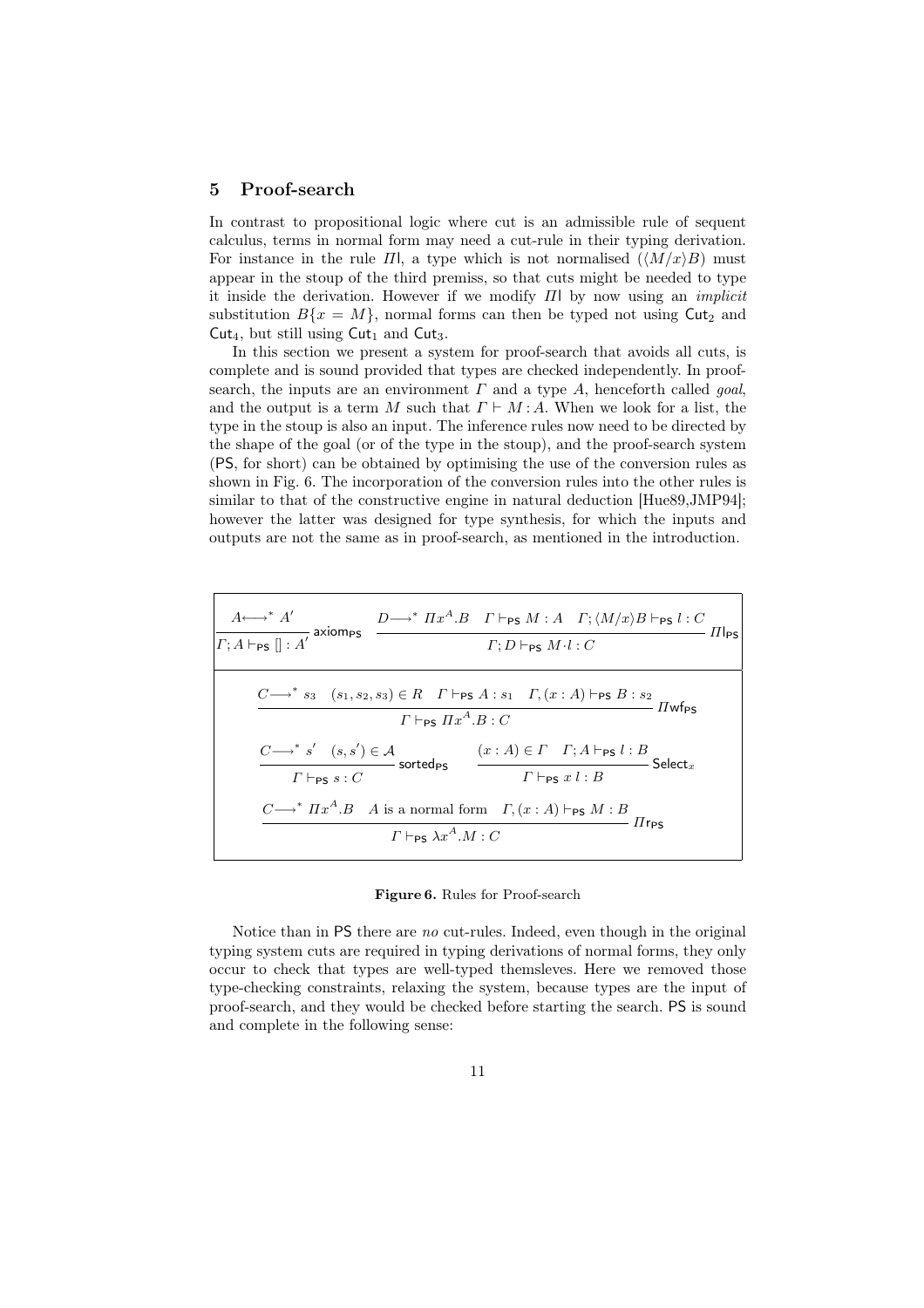#### Theorem 6.

- 1. (Soundness) Provided  $\Gamma \vdash A : s$ , if  $\Gamma \vdash_{PS} M : A$  then  $\Gamma \vdash M : A$  and M is a normal form.
- 2. (Completeness) If  $\Gamma \vdash M : A$  and M is a normal form, then  $\Gamma \vdash_{PS} M : A$ .

Proof: Both proofs are done by induction on typing derivations, with similar statements for lists. For Soundness, the type-checking proviso is verified every time we need the induction hypothesis. For Completeness, the following lemma is required (and also proved inductively): assuming  $A \leftrightarrow A'$  and  $B \leftrightarrow B'$ , if  $\Gamma \vdash_{\mathsf{PS}} M : A \text{ then } \Gamma \vdash_{\mathsf{PS}} M : A', \text{ and if } \Gamma; B \vdash_{\mathsf{PS}} l : A \text{ then } \Gamma; B' \vdash_{\mathsf{PS}} l : A'. \square$ 

Note that neither part of the theorem relies on the unsolved problem of expansion postponement [JMP94,Pol98]. Indeed, PS does not check types. When recovering a full derivation tree from a PS one by the soundness theorem, expansions and cuts might be introduced at any point, coming from the derivation of the type-checking proviso.

The condition that A is in normal form in rule  $\pi_{\text{PS}}$  is not problematic for completeness: whether or not the PTSC is strongly normalising, such a normal form is given as the type annotation of the  $\lambda$ -abstraction, in the term M of the hypothesis of completeness. On the other hand, the condition allows the soundness theorem to state that all terms typable in system PS are normal forms. Without it, terms would be in normal forms but for their type annotations in  $\lambda$ -abstractions.

Basic proof-search can be done in the proof-search system simply by reducing the goal, or the type in the stoup, and then, depending on its shape, trying to apply one of the inference rules bottom-up.

There are three points of non-determinism in proof-search:

- The choice of a variable x for applying rule  $\mathsf{Select}_x$ , knowing only  $\Gamma$  and  $\overline{B}$ (this corresponds in natural deduction to the choice of the head-variable of the proof-term). Not every variable of the environment will work, since the type in the stoup will eventually have to be unified with the goal, so we still need back-tracking.
- When the goal reduces to a  $\Pi$ -type, there is an overlap between rules  $\Pi$ r<sub>PS</sub> and Select<sub>x</sub>; similarly, when the type in the stoup reduces to a  $\Pi$ -type, there is an overlap between rules  $\Pi|_{PS}$  and axiomps. Both overlaps disappear when Select<sub>x</sub> is restricted to the case when the goal does not reduce to a  $\Pi$ -type (and sequents with stoups never have a goal reducing to a  $\Pi$ -type). This corresponds to looking only for η-long normal forms in natural deduction. This restriction also brings the derivations in LJT (and in our PTSC) closer to the notion of uniform proofs. Further work includes the addition of  $\eta$  to the notion of conversion in PTSC.
- When the goal reduces to a sort s, three rules can be applied (in contrast to the first two points, this source of non-determinism does not already appear in the propositional case).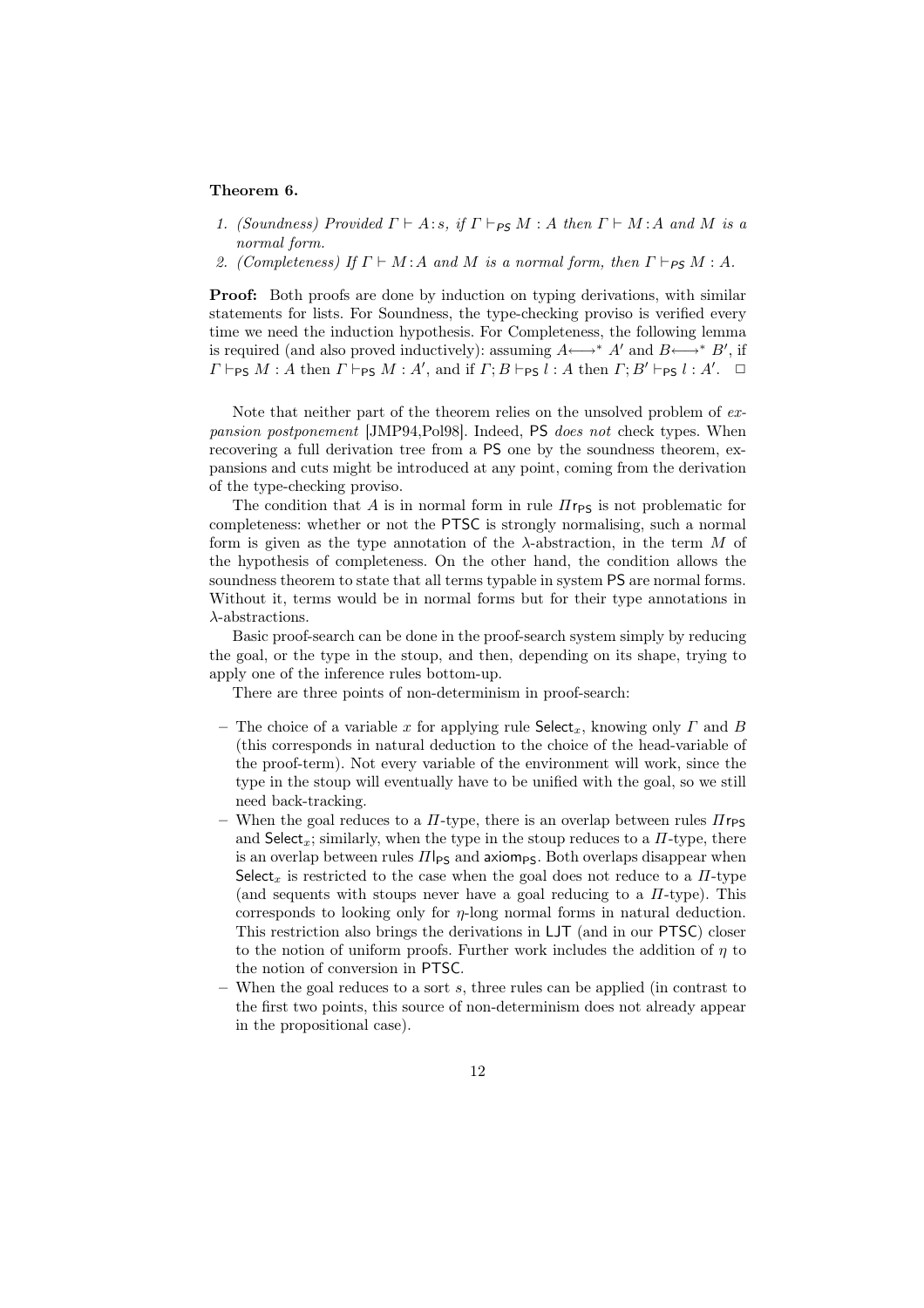The non-determinism is already present in natural deduction, but the sequent calculus version conveniently identifies where it occurs exactly.

We now give the example of a derivation in PS. We consider the PTSC equivalent to system  $F$ , i.e. the one given by the sets:

 $S = \{Type, Kind\}, \mathcal{A} = \{ (Type, Kind)\}, \text{ and } \mathcal{R} = \{ (Type, Type), (Kind, Type)\}.$ 

For brevity we omit the types on  $\lambda$ -abstractions, we abbreviate x  $\lceil \cdot \rceil$  as x for any variable x and simplify  $\langle N/x \rangle P$  as P when  $x \notin FV(P)$ . We also write  $A \wedge B$  for  $\Pi Q^{\text{Type}}.(A \rightarrow (B \rightarrow Q)) \rightarrow Q$ . Trying to find a term M such that A : Type, B : Type  $\vdash M : (A \land B) \rightarrow (B \land A)$ , we get the PS-derivation below:

$$
\frac{\pi_B}{\frac{\Gamma \vdash_{\mathsf{PS}} N_B:B}{\frac{\Gamma \vdash_{\mathsf{PS}} N_B:B}{\frac{\Gamma; B \rightarrow (A \rightarrow Q) \vdash_{\mathsf{PS}} N_A \cdot []:Q}{\Gamma; A \rightarrow Q \vdash_{\mathsf{PS}} N_A \cdot []:Q}} \Pi \mid_{\mathsf{PS}}}{\frac{\Gamma; B \rightarrow (A \rightarrow Q) \vdash_{\mathsf{PS}} N_B \cdot N_A \cdot []:Q}{\Gamma \vdash_{\mathsf{PS}} y \ N_B \cdot N_A \cdot []:Q} \cdot \frac{\Gamma \vdash_{\mathsf{PS}} y \ N_B \cdot N_A \cdot []:Q}{\Gamma \vdash_{\mathsf{PS}} y \ N_B \cdot N_A \cdot []: (A \land B) \rightarrow (B \land A)} \ \Pi \mathsf{r}_{\mathsf{PS}}
$$

where  $\Gamma = A$ : Type,  $B$ : Type,  $x : A \wedge B$ ,  $Q :$  Type,  $y : B \rightarrow (A \rightarrow Q)$ , and  $\pi_A$  is the following derivation  $(N_A = x A \cdot (\lambda x' . \lambda y' . x') \cdot []$ :

|                                                    | $\Gamma, x' : A, y' : B; A \vdash_{\mathsf{PS}} [] : A$                                                             |  |
|----------------------------------------------------|---------------------------------------------------------------------------------------------------------------------|--|
|                                                    | $\Gamma, x' : A, y' : B \vdash_{\mathsf{PS}} x' : A$                                                                |  |
| $\varGamma;$ Type $\vdash_{\mathsf{PS}} [] :$ Type | $\Gamma \vdash_{\mathsf{PS}} \lambda x'.\lambda y'.x': A \to (B \to A)$ $\Gamma; A \vdash_{\mathsf{PS}} \Gamma : A$ |  |
| $\Gamma\vdash_{\mathsf{PS}} A:\mathsf{Type}$       | $\Gamma$ ; $\langle A/Q \rangle (A \to (B \to Q)) \to Q \vdash_{PS} (\lambda x' . \lambda y' . x') \cdot [] : A$    |  |
|                                                    | $\Gamma; A \wedge B \vdash_{\mathsf{PS}} A \cdot (\lambda x' \cdot \lambda y' \cdot x') \cdot    : A$               |  |
|                                                    | $\Gamma \vdash_{\mathsf{PS}} x A \cdot (\lambda x' . \lambda y' . x') \cdot [] : A$                                 |  |

and  $\pi_B$  is the derivation similar to  $\pi_A(N_B = x B \cdot (\lambda x' \cdot \lambda y' \cdot y') \cdot []$  with conclusion  $\Gamma \vdash_{\mathsf{PS}} x B \cdot (\lambda x' . \lambda y' . y') \cdot [] : B.$ 

This example shows how the non-determism of proof-search is sometimes quite constrained by the need to eventually unify the type in the stoup with the goal. For instance in  $\pi_A$  (resp.  $\pi_B$ ), the resolution of  $\Gamma \vdash Q$ : Type by A (resp. B) could be inferred from the unification in the right-hand side branch.

In Coq [Coq], the proof-search tactic apply x can be decomposed into the bottom-up application of  $\mathsf{Select}_x$  followed by a series of bottom-up applications of  $\Pi$ <sub>PS</sub> and finally axiom<sub>PS</sub>, but it either delays the resolution of sub-goals or automatically solves them from the unification attempt, often avoiding obvious back-tracking.

In order to mimic even more closely this basic tactic, delaying the resolution of sub-goals can be done by using meta-variables, to be instantiated later with the help of the unification constraint. By extending PTSC with meta-variables, we can go further and express a sound and complete algorithm for type inhabitant enumeration (similar to Dowek's [Dow93] and Muñoz's [Mun01] in natural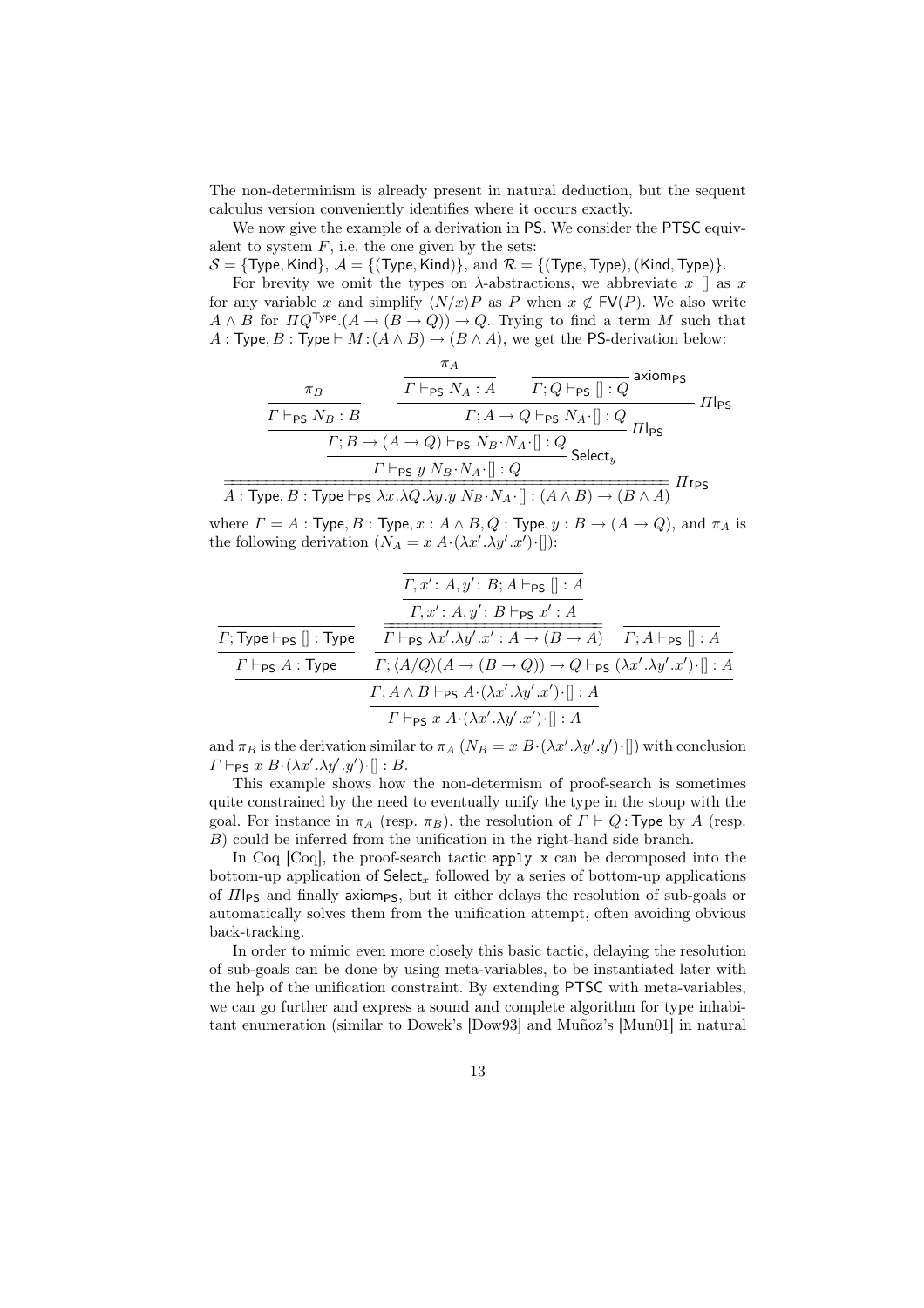deduction) simply as the bottom-up construction of derivation trees in sequent calculus.

Proof-search tactics in natural deduction simply depart from the simple bottom-up application of the typing rules, so that their readability and usage would be made more complex. Just as in propositional logic [DP99a], sequent calculi can be a useful theoretical approach to study and design those tactics, in the hope to improve semi-automated reasoning in proof-assistants such as Coq.

## Conclusion and Further Work

We have defined a parameterised formalism that gives a sequent calculus for each PTS. It comprises a syntax, a rewrite system and typing rules. In constrast to previous work, the syntax of both types and proof-terms of PTSC is in a sequent-calculus style, thus avoiding the use of implicit or explicit conversions to natural deduction [GR03,PD00].

A strong correspondence with natural deduction has been established (regarding both the logic and the strong normalisation), and we derive from it the confluence of each PTSC. We can give as examples the corners of Barendregt's Cube, for which we now have a elegant theoretical framework for proof-search: We have shown how to deal with conversion rules so that basic proof-search tactics are simply the root-first application of the typing rules.

Further work includes studying direct proofs of strong normalisation (such as Kikuchi's for propositional logic [Kik04]), and dealing with inductive types such as those used in Coq. Their specific proof-search tactics should also clearly appear in sequent calculus. Finally, the latter is also more elegant than natural deduction to express classical logic, so it would be interesting to build classical Pure Type Sequent Calculi.

## References

- [Bar92] H. P. Barendregt. Lambda calculi with types. In S. Abramsky, D. M. Gabby, and T. S. E. Maibaum, editors, Hand. Log. Comput. Sci., volume 2, chapter 2, pages 117–309. Oxford University Press, 1992.
- [BG99] R. Bloo and H. Geuvers. Explicit substitution: on the edge of strong normalization. Theoret. Comput. Sci., 211(1-2):375–395, 1999.
- [Blo01] R. Bloo. Pure type systems with explicit substitution. Math. Structures in Comput. Sci., 11(1):3–19, 2001.
- [BR95] R. Bloo and K. H. Rose. Preservation of strong normalisation in named lambda calculi with explicit substitution and garbage collection. In Computing Science in the Netherlands (CSN '95), pages 62–72, Koninklijke Jaarbeurs, Utrecht, 1995.
- [CH88] T. Coquand and G. Huet. The calculus of constructions. Inf. Comput., 76(2–3):95–120, 1988.
- [Coq] The Coq Proof Assistant. http://coq.inria.fr/.
- [Dow93] G. Dowek. A complete proof synthesis method for type systems of the cube. J. Logic Comput., 1993.